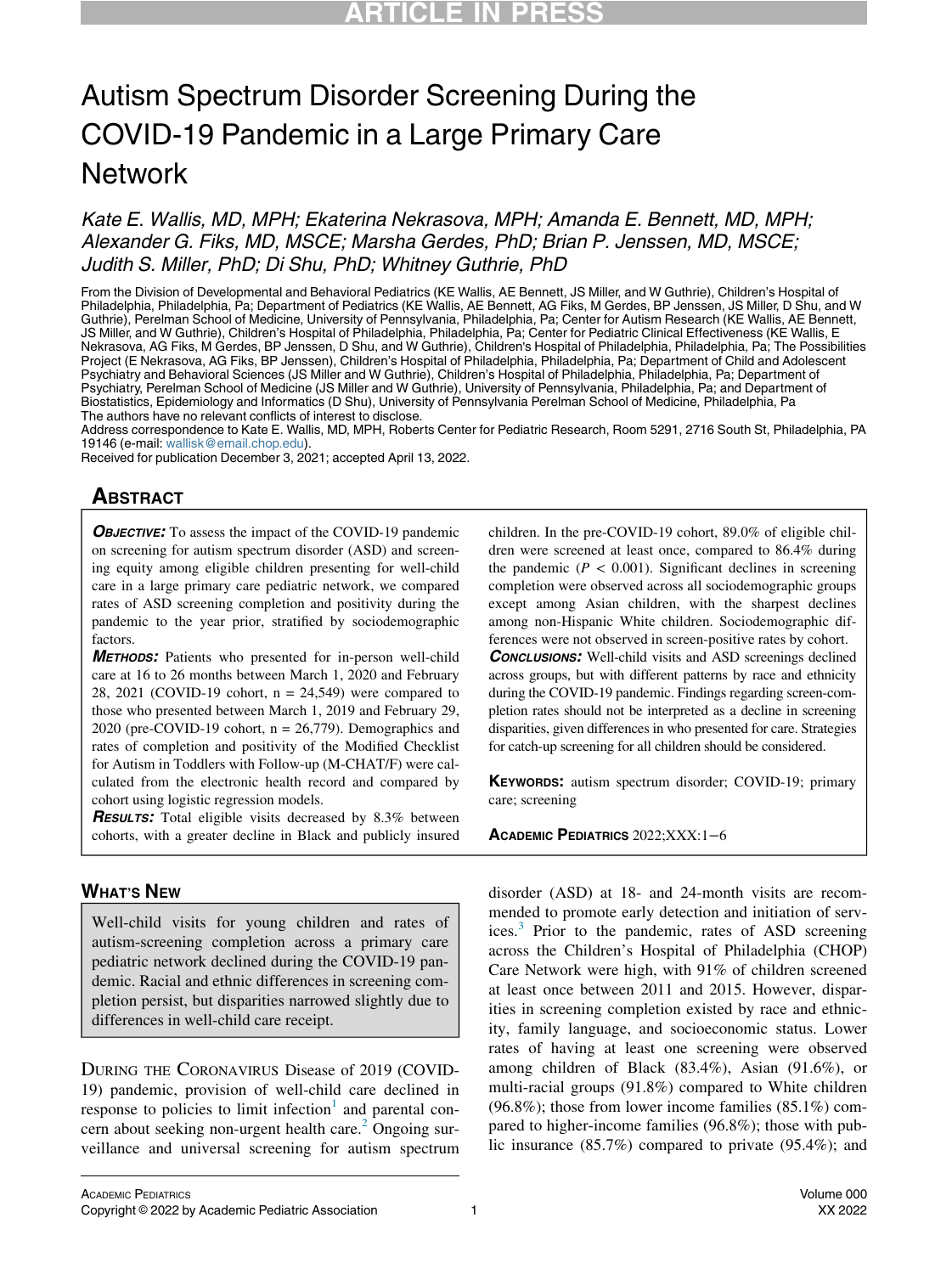those who spoke Spanish at home (83.6%) compared to English only  $(91.2\%)$ <sup>[4](#page-5-3)</sup> Disparities in screening at both 18 and 24 months were even larger, in part because of differ-ences in visit attendance.<sup>[4](#page-5-3)</sup>

The COVID-19 pandemic also brought about and raised awareness of perpetual racial, ethnic, and socioeconomic disparities for children with respect to health care access and quality and patient outcomes, including disease incidence and death.<sup>5</sup> While primary care offices in this study continued to prioritize well-child care visits for children under age 2 years and for those with missing vaccinations during the stay-at-home orders in March through May of 2020 consistent with Ameriacn Academy of Pediatrics guidance, care for older children was often deferred early in the pandemic. One hospital system found that children who are Black or Hispanic, younger, and privately insured were more likely to present for care than other groups in 2020.<sup>6</sup> However, the full impact of the COVID-19 pandemic on primary care provision and equity, including primary care's central role in ASD screening is incompletely understood.

We sought to examine the impact of COVID-19 on ASD screening in the CHOP Network by enumerating and comparing rates of 1) ASD screening completion for eligible children presenting for well-child care and 2) positive screens. The rates during the pandemic were each compared to baseline metrics from the year prior, stratified by sociodemographic factors.

Patients who presented for in-person well-child care at 16 to 26 months of age (eligible screening ages, around the recommended 18 and 24-month visits) in the CHOP Care Network between March 1, 2020 and February 28, 2021 (COVID-19 cohort,  $n = 24,549$ ) were compared to those who presented between March 1, 2019 and February 29, 2020 (pre-COVID-19 cohort, n = 26,779). The CHOP Care Network includes 29 sites in Pennsylvania and New Jersey that screen universally for ASD, using the Modified Checklist for Autism in Toddlers with Follow-up (M-CHAT/F).<sup>[7,](#page-5-6)[8](#page-5-7)</sup> The M-CHAT/F, rather than the M-CHAT −R/F, is used across the Network, as the accuracy of these 2 versions is comparable $8$  and versions are often used interchangeably.<sup>[9](#page-5-8)</sup> Families are able to complete the screen electronically prior to the visit through an electronic patient portal, or on a tablet in the waiting room before the visit, with results auto-populating in the electronic health record (EHR) for provider review.<sup>[4](#page-5-3)</sup> Screening completion and results were extracted electronically from the EHR.

Sociodemographic data (sex, race, ethnicity, insurance type, and preferred language) were also gathered from the EHR in order to identify disparities in care. Race and ethnicity were categorized into the following groups: Asian; Black, non-Hispanic (hereafter referred to as "Black"); Hispanic or Latino; Other (which included multiple races); and White, non-Hispanic (hereafter referred to as "White"). Preferred language was classified as English or Spanish. Families who did not speak English or Spanish  $(n = 1137)$  were excluded, as the screen is not yet available in other languages in the CHOP EHR. Primary insurance was classified as public (eg, Medicaid) or private.

Chi square tests were used to compare the sociodemographic characteristics of children presenting for well child visits between the 2 cohorts. Univariate logistic regressions were used to estimate odds ratios of screening completion and a positive screen comparing 2 cohorts, within each sociodemographic group. Multivariate logistic regression models were used to evaluate main effects for each sociodemographic characteristic, cohort, and an interaction between sociodemographic characteristics and cohort, adjusting for other potential confounders. The pre-COVID-19 cohort was the reference group for all cohort comparisons. Analyses were conducted using Stata, version 15 (StataCorp. 2017. Stata Statistical Software: Release 15. College Station, TX: StataCorp LLC). This research was deemed exempt by CHOP's Institutional Review Board.

# RESULTS

## **VISIT COUNTS**

During the pre-COVID period, 26,779 well-child visits were completed among children eligible for ASD screening, compared to 24,549 during the COVID period, a decrease of 8.3% ([Table 1](#page-2-0)). Racial composition of children presenting for care varied between cohorts ( $P < 0.001$ ); the proportion of Black children decreased between the pre-COVID and COVID cohorts, while proportions of White Hispanic children, and "Other" race children increased. Children presenting for care during the pandemic were slightly more likely to be privately insured than pre-pandemic  $(P = 0.048)$ . Cohorts did not differ with respect to age or other sociodemographic factors.

For screening completion rates ([Table 2](#page-3-0)), 89.0% of eligible children who presented for a well-child visit completed the M-CHAT/F screening pre-pandemic, compared to 86.4% during the pandemic  $(P < 0.001)$ . In both cohorts, White, English-speaking, and privately insured children had higher rates of screening completion compared to all other racial and ethnic groups, Spanish-speaking, and publicly insured children, respectively. Rates of screening completion were significantly lower in the COVID-19 cohort than the pre-COVID cohort across groups, with statistically significant decreases for both sexes, all racial groups except for Asian children, children from English- and Spanish-speaking families, and children with both types of insurance. Multivariate logistic models produced significant main effects of both race and ethnicity and cohort on screening completion [\(Table 3](#page-4-0)). Their interaction terms were significant for Asian children (aOR, 1.37, 95% CI 1.07−1.76), Black children (aOR 1.17, 95% CI 1.01−1.37), and children of "Other" racial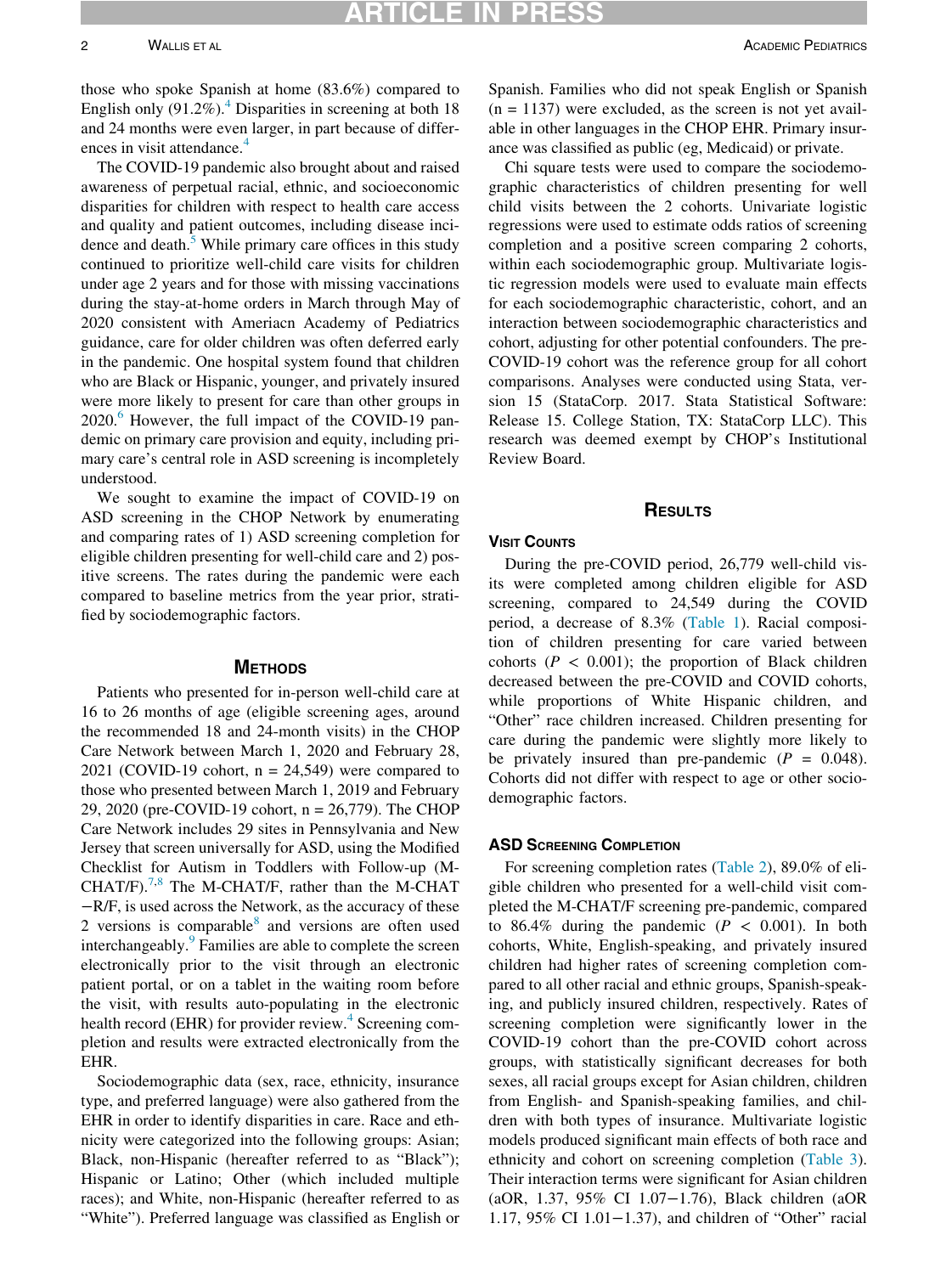## ICLE IN

|                     | Total Eligible Visits (% of Total Annual Visits) |                              |                        |  |  |
|---------------------|--------------------------------------------------|------------------------------|------------------------|--|--|
|                     | Pre-COVID-19 Cohort <sup>a</sup>                 | COVID-19 Cohort <sup>b</sup> | $P$ -value             |  |  |
| Total               | 26,779                                           | 24,549                       | N/A                    |  |  |
| Sex                 |                                                  |                              | 0.07                   |  |  |
| Female              | 12798 (47.8%)                                    | 11929 (48.6%)                |                        |  |  |
| Male                | 13981 (52.2%)                                    | 12620 (51.4%)                |                        |  |  |
| Race and ethnicity  |                                                  |                              | $< 0.001$ <sup>*</sup> |  |  |
| Asian               | 1194 (4.5%)                                      | 1122 (4.6%)                  |                        |  |  |
| Black, Non-Hispanic | 5870 (21.9%)                                     | 4872 (19.8%)                 |                        |  |  |
| Hispanic or Latino  | 2442 (9.1%)                                      | 2324 (9.5%)                  |                        |  |  |
| Other               | 4046 (15.1%)                                     | 3864 (15.7%)                 |                        |  |  |
| White, Non-Hispanic | 13227 (49.4%)                                    | 12376 (50.4%)                |                        |  |  |
| Preferred language  |                                                  |                              | 0.91                   |  |  |
| English             | 26150 (97.6%)                                    | 23976 (97.7%)                |                        |  |  |
| Spanish             | 627(2.4%)                                        | 573 (2.3%)                   |                        |  |  |
| Insurance           |                                                  |                              | 0.048                  |  |  |
| Private             | 17735 (66.2%)                                    | 16460 (67.1%)                |                        |  |  |
| Public              | 9044 (33.8%)                                     | 8089 (32.9%)                 |                        |  |  |

<span id="page-2-0"></span>Table 1. Demographic characteristics among eligible patients presenting for well-child care pre-COVID-19 and during COVID-19

<span id="page-2-2"></span><span id="page-2-1"></span><sup>a</sup>Pre-COVID- 19 Cohort (March 1, 2019 and February 29, 2020), Median age: 20.5 months, Total Eligible Visits = 26,779.

 $b$ COVID- 19 Cohort (March 1, 2020 and February 28, 2021), Median age: 20.3 months, Total Eligible Visits = 24,549.

\*Statistically significant differences between proportions in COVID-19 cohort compared to pre-COVID-19 cohort.

groups (aOR 1.19, 95% CI 1.01−1.39). Overall, results indicate that 1) fewer Black children obtained well-child care during COVID-19 compared to other groups; however, 2) the decrease in screening completion during the pandemic was more pronounced among White children compared to Asian, Black, and "Other" race children, and thus 3) differences in screening completion by race and ethnicity were less pronounced during COVID-19 than before COVID-19. Other sociodemographic differences and interaction terms were not found statistically significant. To examine these trends, monthly rates in screening were visualized for both cohorts [\(Figure](#page-5-9)). In the pre-COVID-19 cohort, monthly screen-completion rates ranged from 86.5% to 92.7%, and in the COVID-19 cohort, from 76.0% to 90.8%. Noticeable discrepancies between 2 cohorts were seen before the reintroduction of tablets in waiting rooms.

### **ASD SCREENING POSITIVITY**

In both cohorts, White, English-speaking, and privately insured children had lower rates of screening positivity compared to all other racial and ethnic groups, Spanishspeaking, and publicly insured children, respectively. There were no statistically significant differences in M-CHAT positivity between cohorts.

During the COVID-19 pandemic, the number of clinicians, practices, and overall patient population in the network remained stable. However, well-child visits declined slightly, with the most pronounced declines among Black and publicly insured children. Though high proportions (>75%) of all children were screened before and during the pandemic, screening completion rates fell during the COVID-19 pandemic in every racial and ethnic group except in Asian children (for whom screening decreases were not statistically significant, perhaps as a result of

smaller sample size of this group), with the most pronounced screening declines occurring among White children. This brought the overall screening completion rates across racial and ethnic groups closer to each other compared to pre-COVID-19. However, this should not be interpreted as a decrease in health disparities. Rather, it suggests that many children missed ASD screening, either because well-child care did not happen (eg, for a greater proportion of Black children), or because the ASD-screening portion of well-child care did not occur. Declines in well-child care for Black children during the pandemic are especially important to highlight and address, since other important components of well-child care beyond ASD screening may have also been missed. Black children experience both historic and contemporaneous barriers to high-quality health care, $10$  and also suffered disproportionately from COVID-19 in multiple ways.<sup>[11](#page-5-11)</sup> These data add pressure to finding solutions to remedy both long-standing systemic injustices in health care receipt and the recent impacts of COVID-19.

As all screening was completed electronically, decreased use of tablets for electronic screening in the waiting room during the height of the pandemic might have contributed to these reductions in screening completion ([Figure\)](#page-5-9). Tablet use decreased as an infection-control policy introduced to reduce the sharing of equipment between patients and time spent in shared waiting rooms, particularly early in the pandemic when relatively less was known about methods of transmission. Tablet use for screening completion was resumed across sites in June 2020. Study practices saw increasing activation and reduced disparities in virtual patient portal access throughout the course of the pandemic (through which screening was available)<sup>[12](#page-5-12)</sup>; these changes likely contributed to increases in screening completion by July 2020.

Competing personal priorities and additional responsibilities during the pandemic may have led to reductions in screening completion by caregivers (eg, families may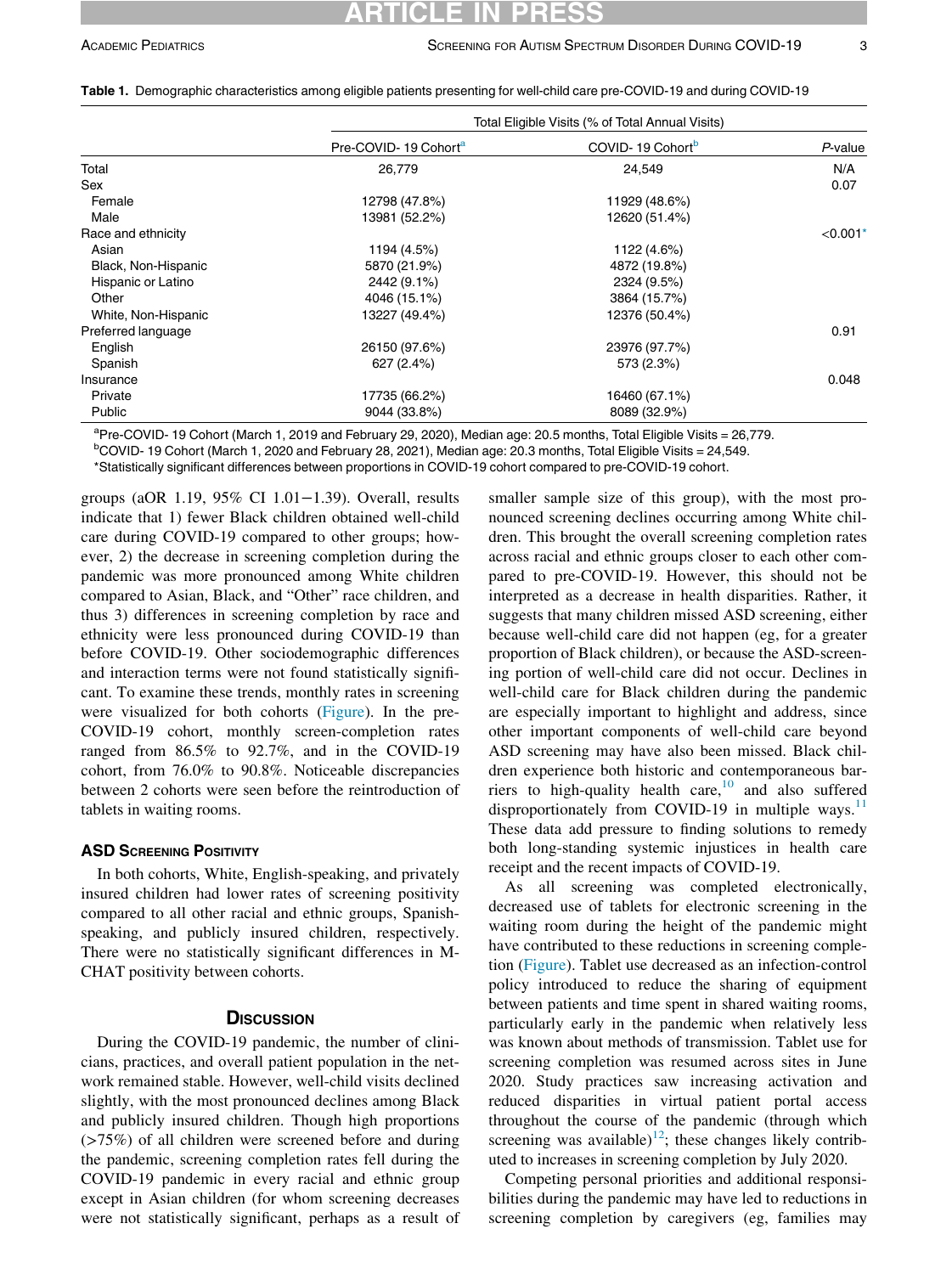<span id="page-3-2"></span><span id="page-3-1"></span> $\blacktriangle$ 

10

<span id="page-3-0"></span>T[a](#page-3-1)ble 2. Univariate logistic regression analyses for M-CHAT/F<sup>a</sup> completion and M-CHAT/F positivity in the COVID-19 Cohort, compared to the pre-COVID-19 cohort in each sociodemographic group

|                     | M-CHAT/F<br>Complete<br>Pre-COVID-19<br>Cohort <sup>b</sup> | M-CHAT/F<br>Complete<br>COVID-19<br>Cohort <sup>c</sup> | Unadjusted<br>Odds Ratio for<br>M-CHAT/F<br>Completion comparing<br>two cohorts (95% CI) | P-Value   | M-CHAT/F<br>Positive<br>Pre-COVID-19<br>Cohort <sup>a</sup> | M-CHAT/F<br>Positive<br>COVID-19<br>Cohort <sup>b</sup> | <b>Unadjusted Odds</b><br>Ratio for M-CHAT/F<br>Positivity comparing<br>two cohorts<br>$(95% \, \text{Cl})$ | P-Value |
|---------------------|-------------------------------------------------------------|---------------------------------------------------------|------------------------------------------------------------------------------------------|-----------|-------------------------------------------------------------|---------------------------------------------------------|-------------------------------------------------------------------------------------------------------------|---------|
| Total               | 23,836/26,779 (89.0%)                                       | 21,200/24,549 (86.4%)                                   | $0.78(0.74 - 0.82)$                                                                      | < 0.0001  | 1,855/23,836 (6.9%)                                         | 1,705/21,200 (7.0%)                                     | $0.14(0.97 - 1.11)$                                                                                         | 0.22    |
| Sex                 |                                                             |                                                         |                                                                                          |           |                                                             |                                                         |                                                                                                             |         |
| Female              | 11406/12798 (89.1%)                                         | 10286/11929 (86.2%)                                     | $0.76(0.71 - 0.83)$                                                                      | < 0.0001  | 692/11406 (6.1%)                                            | 666/10286 (6.5%)                                        | $1.07(0.96 - 1.20)$                                                                                         | 0.22    |
| Male                | 12430/13981 (88.9%)                                         | 10914/12620 (86.5%)                                     | $0.80(0.74 - 0.86)$                                                                      | < 0.0001  | 1163/12430 (9.4%)                                           | 1039/10914 (9.5%)                                       | $1.02(0.93 - 1.11)$                                                                                         | 0.67    |
| Race and Ethnicity  |                                                             |                                                         |                                                                                          |           |                                                             |                                                         |                                                                                                             |         |
| Asian               | 1023/1194 (85.7%)                                           | 957/1122 (85.3%)                                        | $0.97(0.77 - 1.22)$                                                                      | 0.79      | 111/1023 (10.9%)                                            | 103/957 (10.8%)                                         | $0.99(0.75 - 1.32)$                                                                                         | 0.95    |
| Black, Non-Hispanic | 4946/5870 (84.3%)                                           | 3989/4872 (81.9%)                                       | $0.84(0.76 - 0.93)$                                                                      | 0.001     | 711/4946 (14.4%)                                            | 646/3989 (16.2%)                                        | $1.15(1.02 - 1.29)$                                                                                         | 0.02    |
| Hispanic/Latino     | 2131/2442 (87.3%)                                           | 1913/2324 (82.3%)                                       | $0.68(0.58 - 0.80)$                                                                      | $<$ 0.001 | 287/2131 (13.5%)                                            | 243/1913 (12.7%)                                        | $0.94(0.78 - 1.12)$                                                                                         | 0.47    |
| Other               | 3578/4046 (88.4%)                                           | 3344/3864 (86.5%)                                       | $0.84(0.74 - 0.96)$                                                                      | 0.01      | 271/3578 (7.6%)                                             | 271/3344 (8.1%)                                         | $1.08(0.90 - 1.28)$                                                                                         | 0.41    |
| White, Non-Hispanic | 12158/13227 (91.9%)                                         | 10997/12376 (88.9%)                                     | $0.71(0.65 - 0.77)$                                                                      | < 0.0001  | 474/12158 (3.9%)                                            | 442/10997 (4.0%)                                        | $0.13(0.91 - 1.18)$                                                                                         | 0.64    |
| Preferred Language  |                                                             |                                                         |                                                                                          |           |                                                             |                                                         |                                                                                                             |         |
| English             | 23324/26150 (89.2%)                                         | 20786/23976 (86.7%)                                     | $0.79(0.75 - 0.83)$                                                                      | $<$ 0.001 | 1761/23324 (7.6%)                                           | 1635/20786 (7.9%)                                       | $1.05(0.98 - 1.12)$                                                                                         | 0.21    |
| Spanish             | 512/627 (81.4%)                                             | 414/573 (72.3%)                                         | $0.60(0.45 - 0.78)$                                                                      | 0.0002    | 94/512 (18.4%)                                              | 70/414 (16.9%)                                          | $0.91(0.64 - 1.27)$                                                                                         | 0.57    |
| Insurance           |                                                             |                                                         |                                                                                          |           |                                                             |                                                         |                                                                                                             |         |
| Private             | 16043/17735 (90.5%)                                         | 14454/16460 (87.8%)                                     | $0.76(0.71 - 0.81)$                                                                      | < 0.0001  | 691/16043 (4.3%)                                            | 643/14454 (4.5%)                                        | $1.03(0.92 - 1.15)$                                                                                         | 0.55    |
| Public              | 7793/9044 (86.2%)                                           | 6746/8089 (83.4%)                                       | $0.81(0.74 - 0.88)$                                                                      | < 0.0001  | 1164/7792 (14.9%)                                           | 1062/6746 (15.7%)                                       | $1.06(0.97 - 1.17)$                                                                                         | 0.18    |

Bolded values indicate statistically significant differences between proportions in COVID-19 cohort compared to pre-COVID-19 cohort.

aM-CHAT/F indicates Modified Checklist for Autism in Toddlers with Follow-up.

<sup>b</sup>Pre-COVID- 19 Cohort (March 1, 2019 and February 29, 2020), Median age: 20.5 months, Total Eligible Visits = 26,779.

cCOVID- 19 Cohort (March 1, 2020 and February 28, 2021), Median age: 20.3 months, Total Eligible Visits <sup>=</sup> 24,549.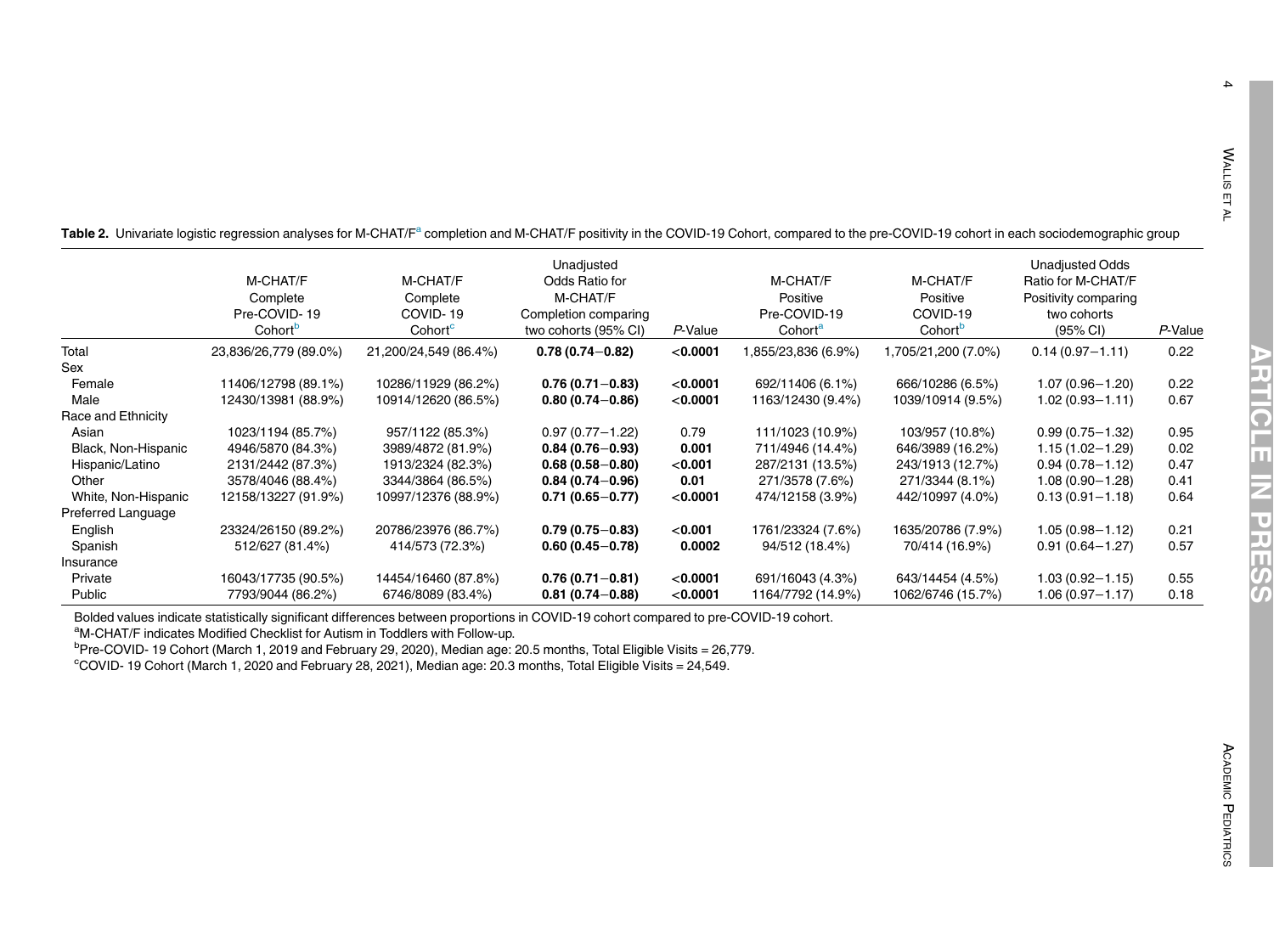|                                                   | M-CHAT/F Completion                                             |           | M-CHAT/F Positivity                       |           |
|---------------------------------------------------|-----------------------------------------------------------------|-----------|-------------------------------------------|-----------|
|                                                   | <b>Adjusted Odds Ratio</b><br>(95% Confidence<br>Intervals, CI) | P-Value   | Adjusted<br><b>Odds Ratio</b><br>(95% CI) | P-Value   |
| Cohort                                            |                                                                 |           |                                           |           |
| Pre-COVID-19 Cohort                               | Reference                                                       | Reference | Reference                                 | Reference |
| COVID-19 Cohort                                   | $0.69(0.62 - 0.76)$                                             | < 0.0001  | 1.08 (0.91-1.27)                          | 0.38      |
| Sex                                               |                                                                 |           |                                           |           |
| Female                                            | Reference                                                       | Reference | Reference                                 | Reference |
| Male                                              | $0.98(0.91 - 1.06)$                                             | 0.62      | 1.63 (1.28-1.80)                          | < 0.0001  |
| Interaction between chort and sex                 |                                                                 |           |                                           |           |
| Female*COVID-19 cohort                            | Reference                                                       | Reference | Reference                                 | Reference |
| Male*COVID-19 cohort                              | $1.05(0.94 - 1.16)$                                             | 0.40      | $0.94(0.82 - 1.09)$                       | 0.44      |
| Race and ethnicity                                |                                                                 |           |                                           |           |
| Asian                                             | $0.53(0.45 - 0.63)$                                             | < 0.0001  | $2.81(2.25 - 3.50)$                       | < 0.0001  |
| Black, Non-Hispanic                               | $0.51(0.45 - 0.56)$                                             | < 0.0001  | $2.33(2.03 - 2.67)$                       | < 0.0001  |
| Hispanic or Latino                                | $0.76(0.5 - 0.89)$                                              | < 0.001   | $2.28(1.90 - 2.74)$                       | < 0.0001  |
| Other                                             | $0.69(0.61 - 0.77)$                                             | < 0.0001  | $1.66(1.42 - 1.94)$                       | < 0.0001  |
| White, Non-Hispanic                               | Reference                                                       | Reference | Reference                                 | Reference |
| Interaction between Cohort and Race and Ethnicity |                                                                 |           |                                           |           |
| Asian*COVID-19 cohort                             | $1.37(1.07 - 1.76)$                                             | 0.01      | $0.95(0.92 - 1.35)$                       | 0.76      |
| Black, Non-Hispanic*COVID-19 cohort               | $1.17(1.01 - 1.37)$                                             | 0.04      | $1.11(0.91 - 1.35)$                       | 0.31      |
| Hispanic or Latino*COVID-19 cohort                | $1.00(0.80 - 1.24)$                                             | 1.00      | $0.91(0.70 - 1.19)$                       | 0.50      |
| Other *COVID-19 cohort                            | $1.19(1.01 - 1.39)$                                             | 0.03      | $1.03(0.82 - 1.29)$                       | 0.81      |
| White, Non-Hispanic*COVID-19 cohort               | Reference                                                       | Reference | Reference                                 | Reference |
| Preferred language                                |                                                                 |           |                                           |           |
| English                                           | Reference                                                       | Reference | Reference                                 | Reference |
| Spanish                                           | $0.56(0.44 - 0.72)$                                             | < 0.0001  | $1.19(0.90 - 1.56)$                       | 0.22      |
| Interaction between cohort and preferred language |                                                                 |           |                                           |           |
| English*COVID-19 cohort                           | Reference                                                       | Reference | Reference                                 | Reference |
| Spanish*COVID-19 cohort                           | $0.82(0.59 - 1.15)$                                             | 0.25      | $0.92(0.61 - 1.38)$                       | 0.69      |
| Insurance                                         |                                                                 |           |                                           |           |
| Private                                           | Reference                                                       | Reference | Reference                                 | Reference |
| Public                                            | $0.88(0.81 - 0.97)$                                             | 0.008     | $2.78(2.48 - 3.12)$                       | < 0.0001  |
| Interaction between cohort and insurance          |                                                                 |           |                                           |           |
| Private*COVID-19 cohort                           | Reference                                                       | Reference | Reference                                 | Reference |
| Public*COVID-19 cohort                            | $1.03(0.91 - 1.17)$                                             | 0.64      | $1.00(0.85 - 1.18)$                       | 0.98      |

<span id="page-4-0"></span>T[a](#page-4-1)ble 3. Multivariate logistic regression analyses for M-CHAT/ $F^a$  completion and M-CHAT/F positivity adjusted for demographic factors, COVID-19 Cohort,<sup>[b](#page-4-1)</sup> as well as interaction terms between demographics and cohort

Bolded values indicate statistically significant differences between proportions in COVID-19 cohort compared to pre-COVID-19 cohort. aM-CHAT/F indicates Modified Checklist for Autism in Toddlers with Follow-up.

<span id="page-4-1"></span><sup>b</sup>The COVID-19 Cohort (eligible children presenting for well-child care between March 1, 2020 and February 28, 2021) was compared to the Pre-COVID-19 Cohort (children presenting for well-child care between March 1, 2019 and February 29, 2020; reference group).

have chosen to focus on concerns they considered more urgent). Alternative strategies to promote screening completion by families should be considered. These might include use of reminders, such as text messages, to complete screening that are not linked to the patient portal or reminding families to complete the screen on a personal device while in the office. A population-based approach might also be considered, which could entail sending out screening questionnaires to all patients at 18 and 24 months, even without a scheduled visit, and prioritizing scheduling patients for visits who screen positive. These approaches may be particularly beneficial in situations that might otherwise limit screening, such as a pandemic.

The implications for these reduced rates of well-child care provision and ASD screening may be far-reaching if not acted upon. ASD-related concerns will need attention at future visits to identify children who were not screened and thus are at elevated risk for missed or delayed diagnosis. Furthermore, barriers to provision of face-to-face diagnostic and intervention services during the pandemic may also

limit the identification of ASD and delivery of therapies for eligible children. $^{13}$  These reductions in screening and care may compound pre-existing racial, ethnic, and sociodemographic disparities in ASD identification and intervention.<sup>14[,15](#page-5-15)</sup> Lower rates of screening among children during the COVID-19 pandemic warrant attention.

### **LIMITATIONS**

We were unable to examine the data for children who did not present for care during the pandemic; therefore, our findings may overestimate screening-completion rates of the entire practice population and may have excluded the groups of children at the highest risk of being unscreened (eg, selection bias). Our findings also may not generalize to practices without integrated electronic screening, or to patients with differential access to or comfort with electronic devices for screening completion. We only examined completion of one ASD screener; as in our prior work, even more children may have missed the second recommended screening at 24 months, which is